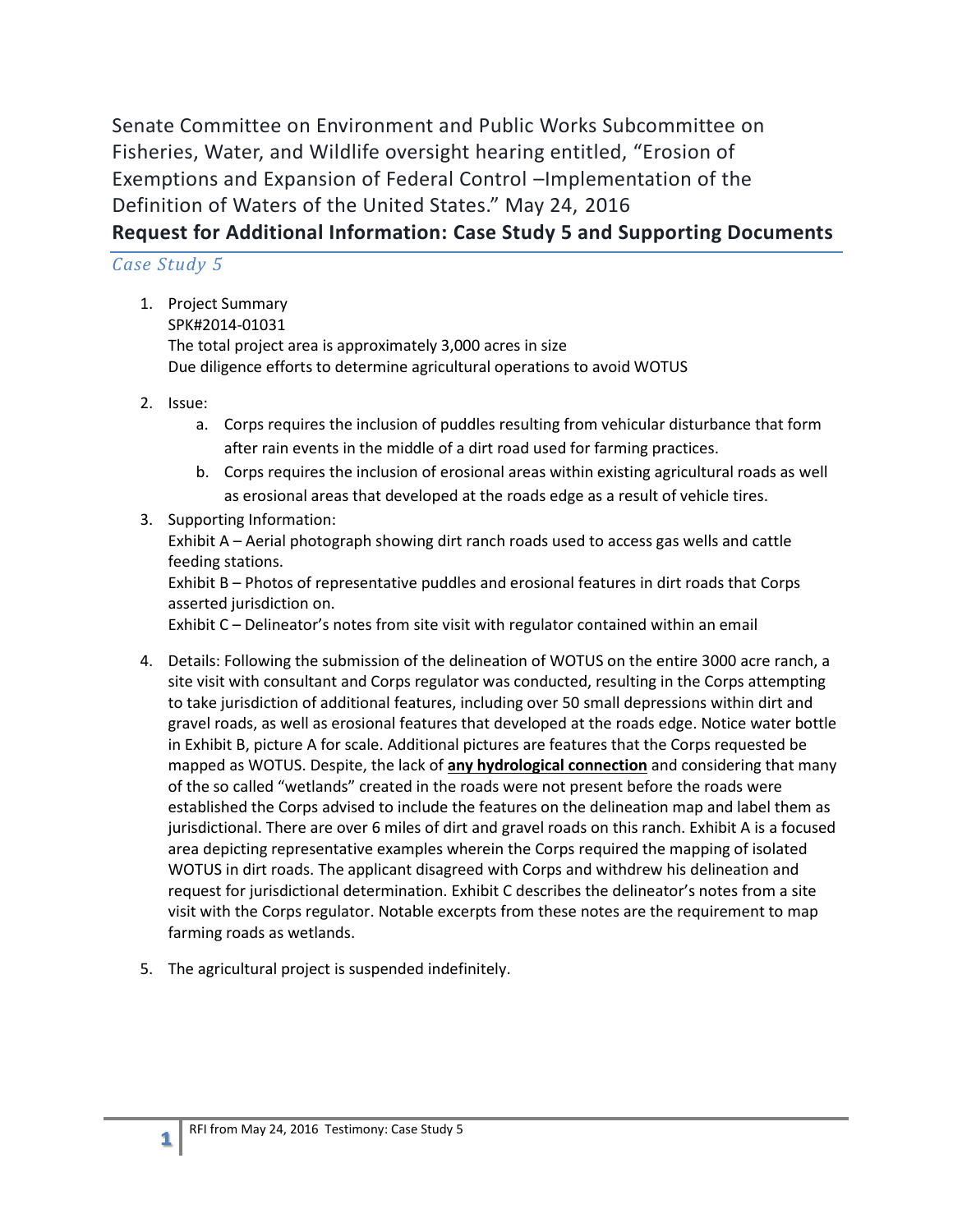# Exhibit A

 $\overline{\prime}$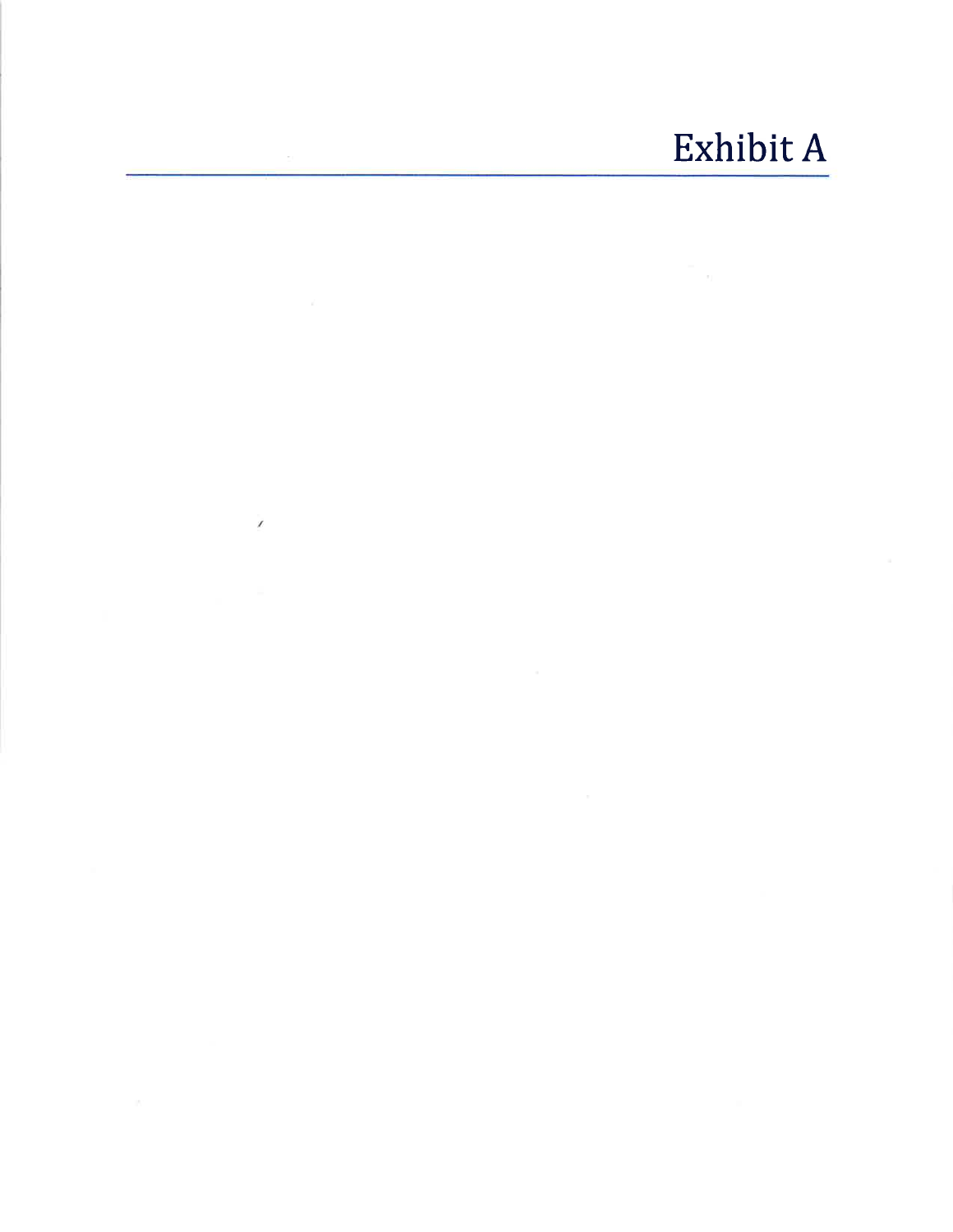

**Exhibit A**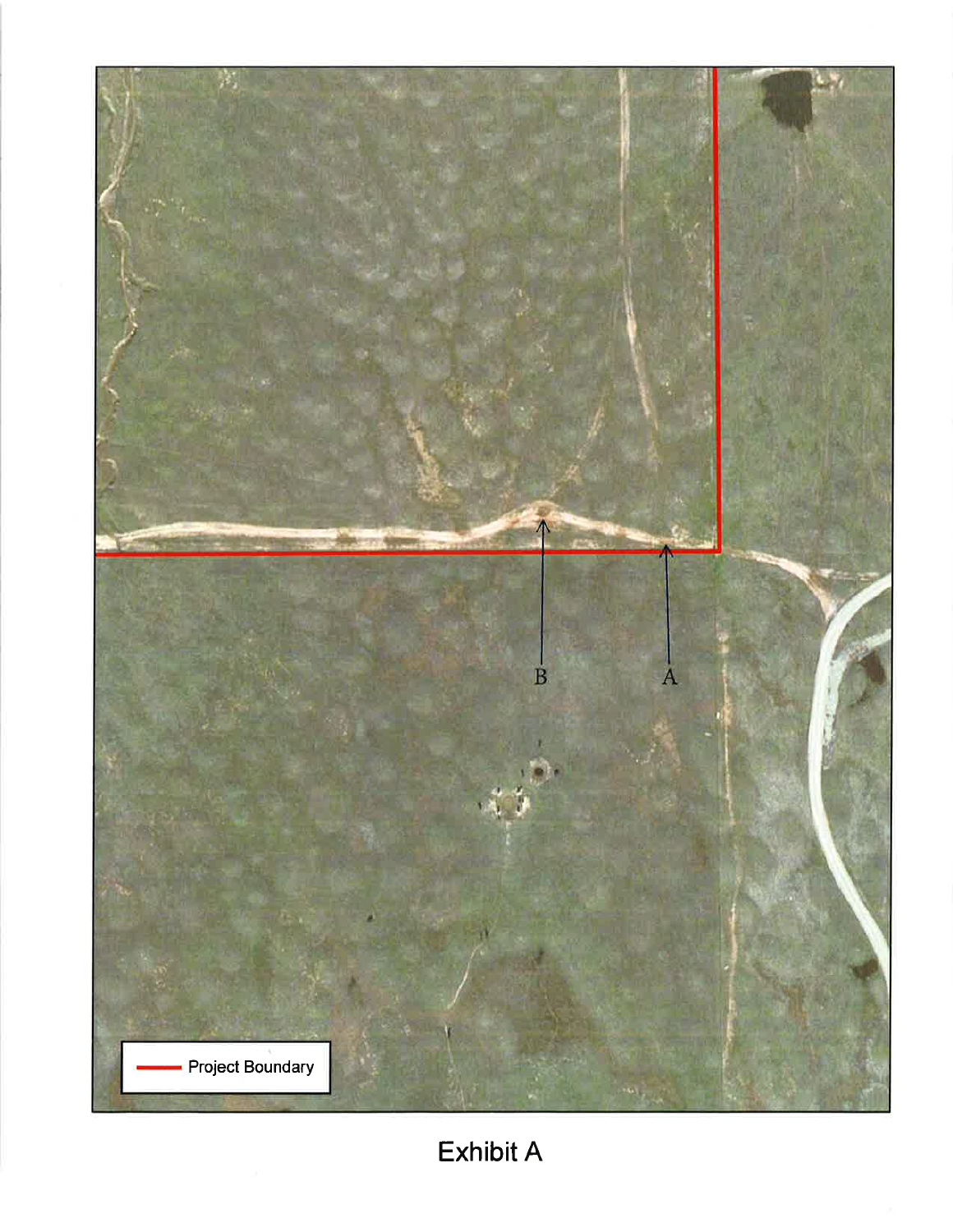### Exhibit B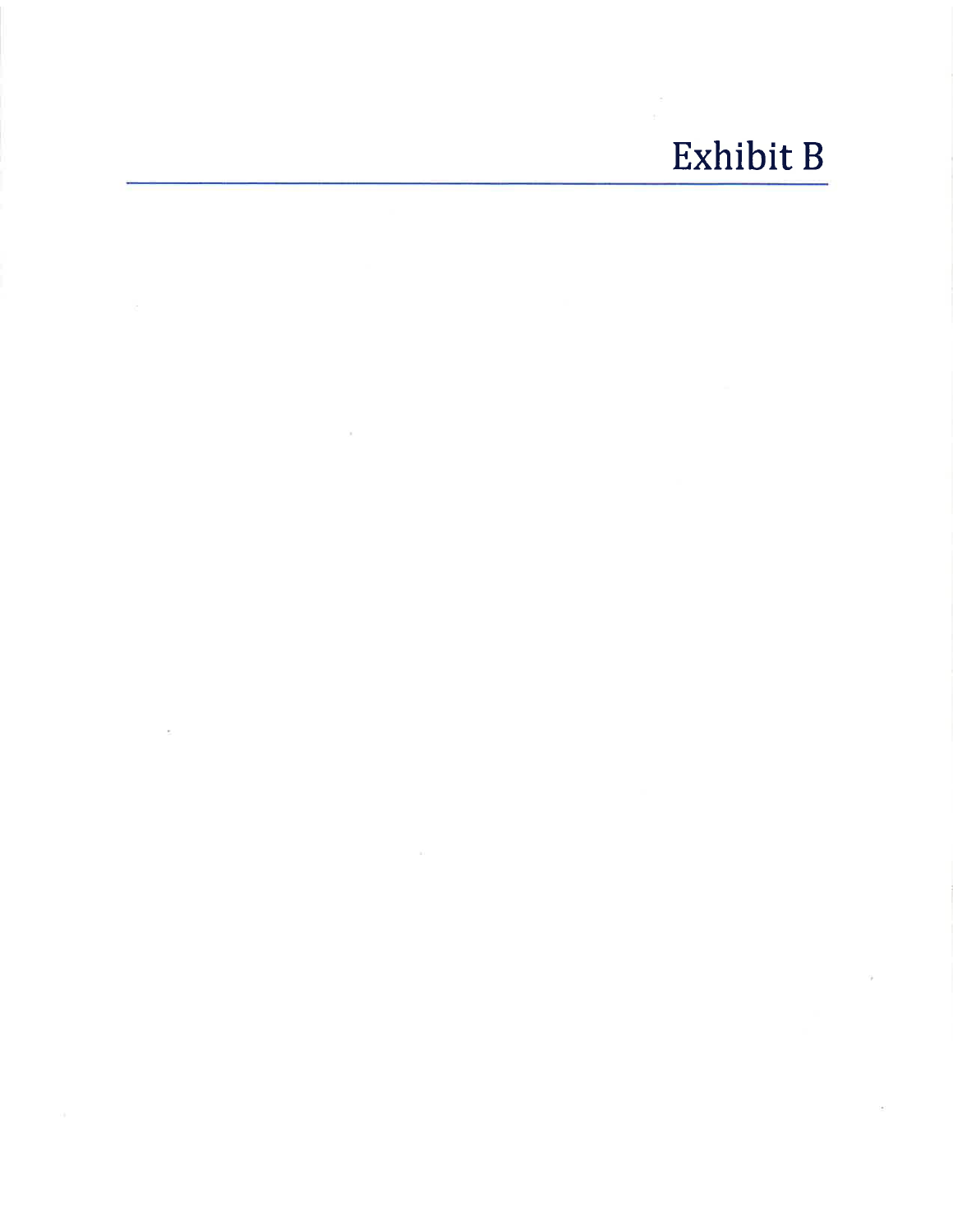

A.



В.

Exhibit B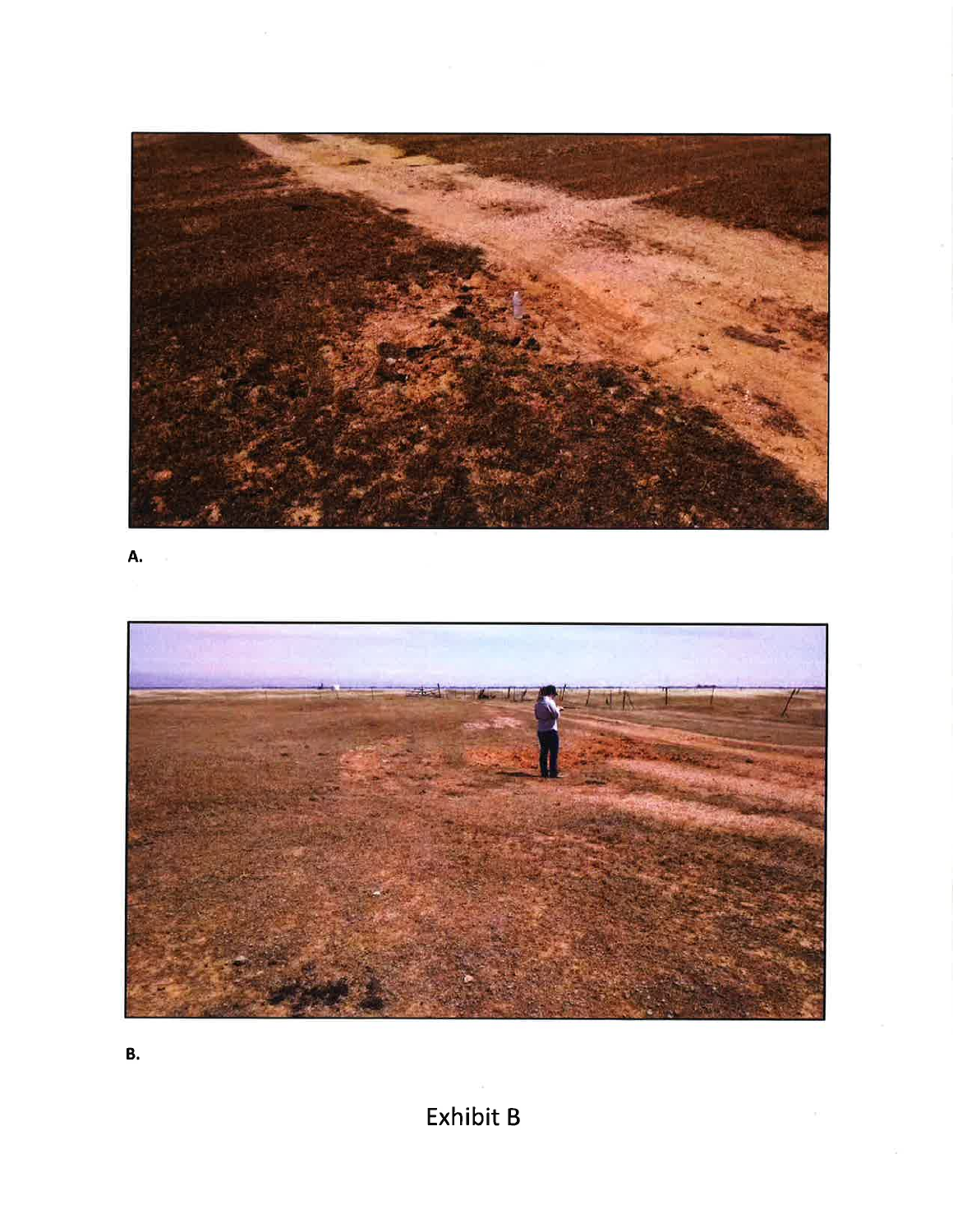

Corps attempted to assert jurisdiction on most of the road side drainages that formed via erosion or were created to construct the road.



The Corps asserted jurisdiction claiming that sheet-flow was being conveyed in road-side swales even when they lacked bed, bank (ordinary high water mark) or maintained any hydrophytic vegetation (Case study 5).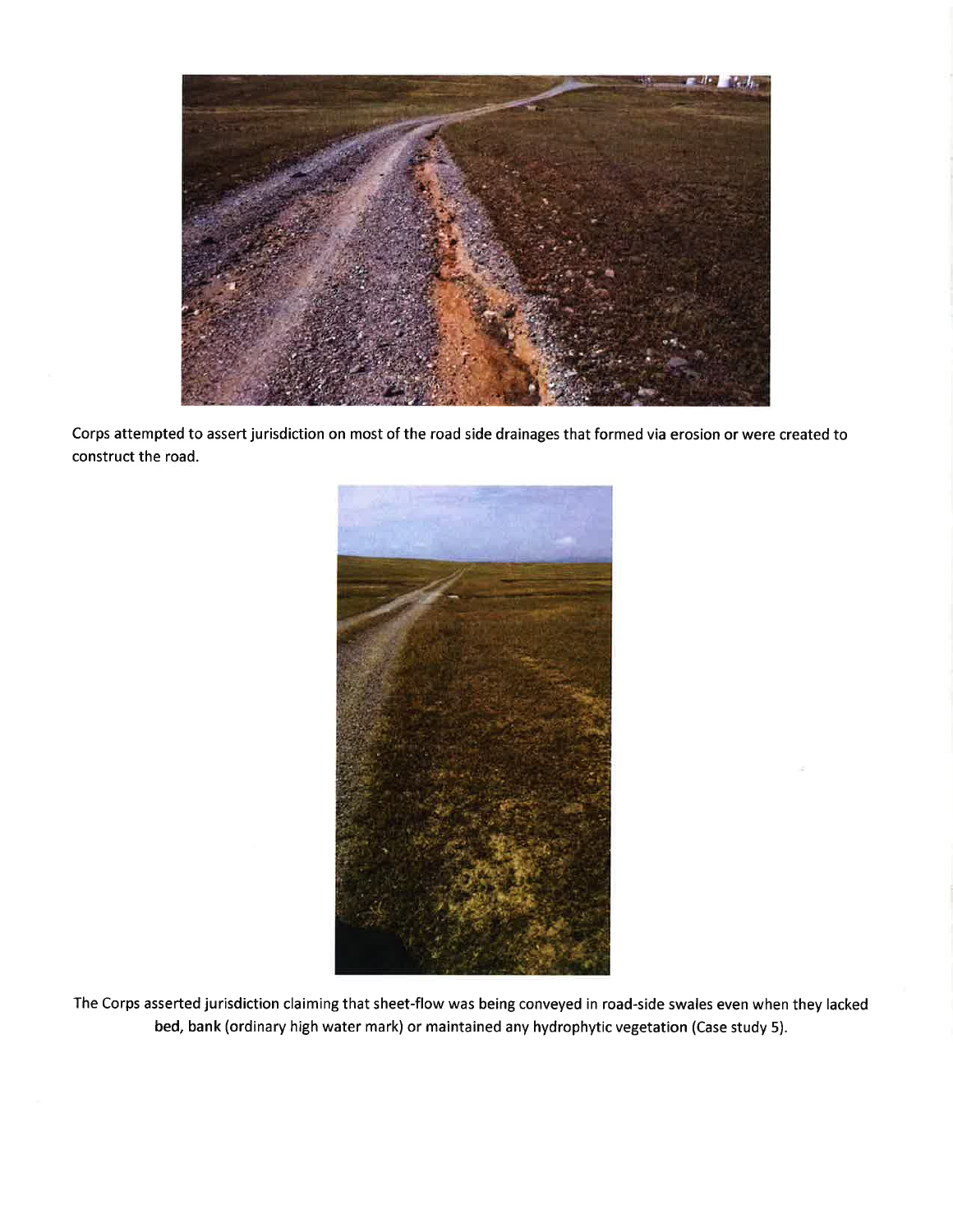## Exhibit C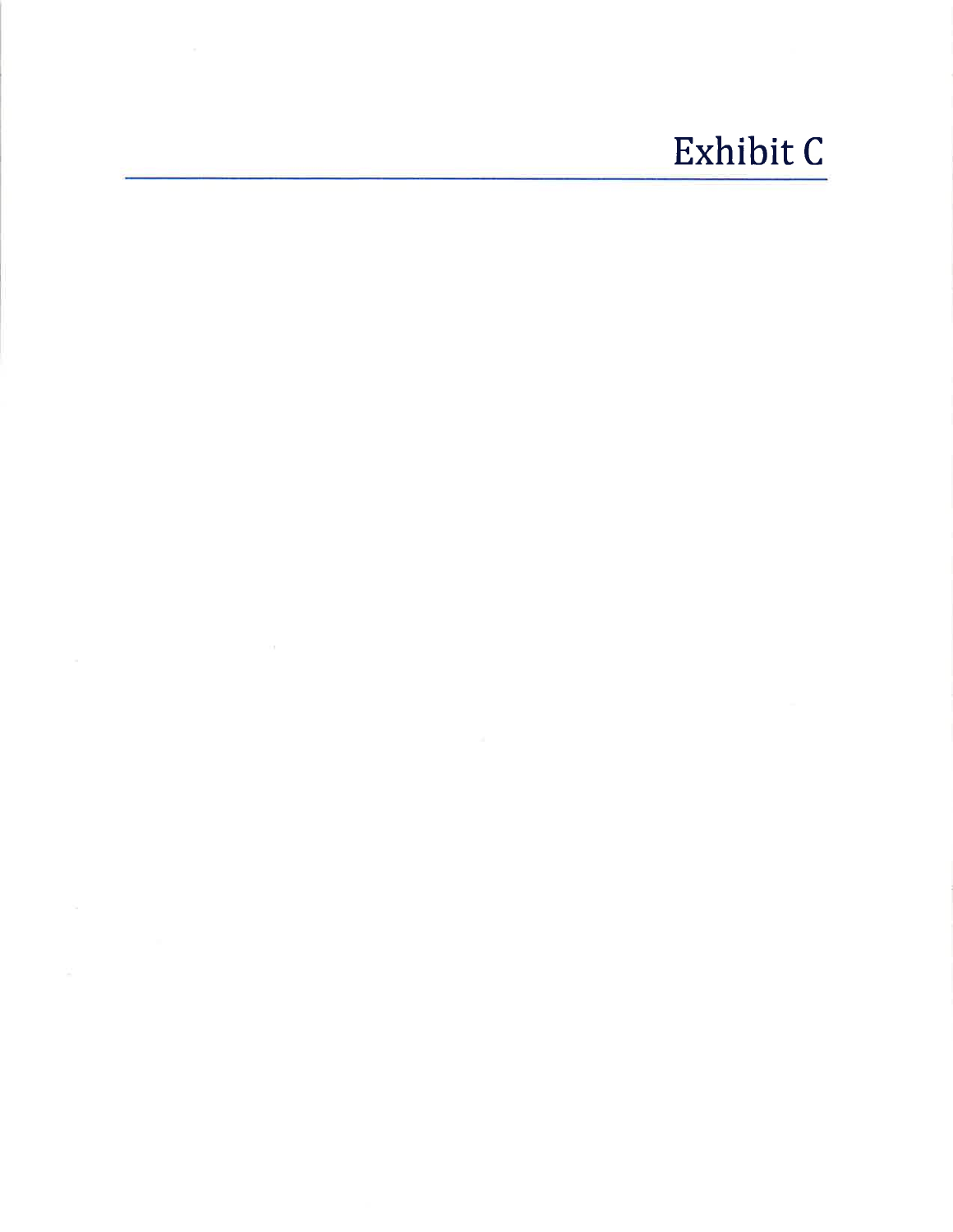| From:    | Jody Gallaway                     |
|----------|-----------------------------------|
| To:      | Melissa Murphy                    |
| Cc:      | Kevin Sevier: Sam Rossi           |
| Subject: | RE: Brasil Corps Visit 4/15/2015  |
| Date:    | Monday, April 20, 2015 3:25:56 PM |

#### Thanks Melissa,

We are not going to map wetlands that can't be substantiated with data or reflect Matt's interpretation of OHWM. So when you map the new wetlands make sure that they can or could be substantiated with real data and not a magical wand. Also, when we make changes to the OHWM or extent of OW boundaries I want an explanation for **each** change.

#### Thanks,

Jody

**From: Melissa Murphy** Sent: Monday, April 20, 2015 2:57 PM To: Jody Gallaway Cc: Kevin Sevier Subject: Brasil Corps Visit 4/15/2015

Jody,

Here are the issues Matt Kelly has with the areas I visited with him:

- OHWM: He claims we are mapping the low flow channel instead of the "active floodplain." He says within the active floodplain, last year's erodium and other upland plants will be swept away therefore all the upland plants you see in these areas will be new growth from this year. He suggested we use a laser level and the "rack lines" from storm events to determine the OHWM. One drainage we mapped the width at 6 ft and he wants it to be 35 ft wide.
- Seeps: He claims there are jurisdictional seeps located on many of the hillslopes that need to be mapped and "are obvious in aerial photos." We visited two of these seeps, although hydric soils were present, one lacked hydrophytic vegetation and the other I did not recognize the plants (Elena might remember what the specific plants were better than me).
- OW and Swales Combined: He suggested we include OW polylines through the vernal swales ۰ we have already mapped that run downhill into larger drainages. Although the example swale he showed me (a feature we had already mapped as a vernal swale) had no indication of an OHWM, bed or bank (which is why it was mapped as a swale).
- Wetlands on Roads: On several occasions we mapped wetlands on either side of a dirt road, but did not include the road within the wetland. He wants the dirt roads mapped as wetlands as well, arguing that the only reason wetland vegetation is not present is because of the constant disturbance from vehicle traffic. He claimed he's had this debate with you many times before and low lying dirt roads between wetlands should always be mapped.
- Ridge Tops: At the time of the site visit, plants on the ridge tops were already desiccated and difficult to identify. Matt claims the vegetation found in some of the ridge top depressions is desiccated immature Psilocarphus and should be mapped as wetlands. Matt did not key out